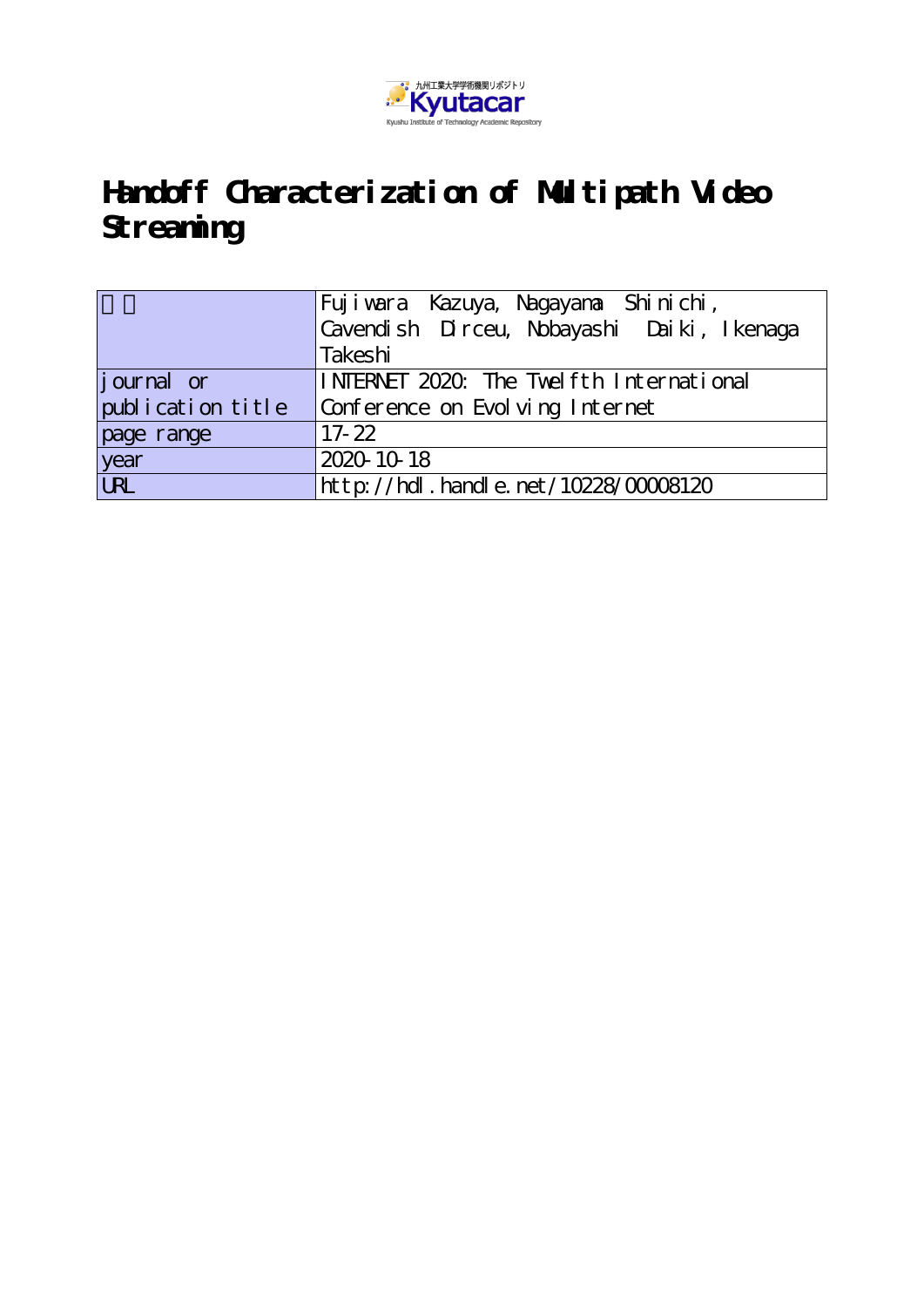## **Handoff Characterization of Multipath Video Streaming**

Kazuya Fujiwara, Shinichi Nagayama, Dirceu Cavendish, Daiki Nobayashi, Takeshi Ikenaga

Department of Computer Science and Electronics

Kyushu Institute of Technology

Fukuoka, Japan

e-mail: {q108107k@mail, o108076s@mail}.kyutech.jp {cavendish@ndrc, nova@ecs, ike@ecs}.kyutech.ac.jp

*Abstract***—Video streaming has become the major source of Internet traffic nowadays. Considering that content delivery network providers utilize Video over Hypertext Transfer Protocol/Transmission Control Protocol (HTTP/TCP) as the preferred protocol stack for video streaming, understanding TCP performance in transporting video streams has become paramount. Recently, multipath transport protocols have allowed streaming of video over multiple paths. In this paper, we analyze the impact of handoffs on multipath video streaming and network performance on WiFi and cellular paths. We utilize network performance measures, as well as video quality metrics, to characterize the performance and interaction between network and application layers of video data for various network scenarios.**

### *Keywords***—***Video streaming; high speed networks; TCP congestion control; TCP socket state; Multipath TCP; Packet retransmissions; Packet loss.*

### I. INTRODUCTION

Transmission Control Protocol (TCP) has become the most widely deployed transport protocol of the Internet, providing reliable data transmission for the overwhelming majority of applications. For data applications, the perceived quality of service can be summarized as the total transport time of a given file. For streaming applications, the perceived quality of experience involves the amount of data discarded at the client due to excessive transport delays, as well as rendering stalls due to lack of timely playout data. These performance measures, namely transport delays and data starvation, depend on how TCP handles flow control and packet retransmissions.

Motivated by the evolution of multiple device interfaces, multipath transport has been developed, allowing video streaming over multiple IP interfaces and network paths. Multipath streaming not only increases aggregated bandwidth capacity, but also increases reliability at the transport level session when a specific radio link coverage gets compromised. Moreover, an important issue in multipath transport is the path (sub-flow) selection; a path scheduler is needed to split traffic to be injected on a packet by packet basis onto available paths. Head of line blocking across different paths may cause incomplete or late frames to be discarded at the receiver, as well as stream stalling, compromising video rendering performance. In this work, we analyze the effect of path handoffs from a primary path to a secondary path on the quality of video stream delivery. As streaming session lasts long enough to experience path disconnection in many use cases, such as WiFi to Cellular handoffs, it is important to study such events from an application performance viewpoint.

The material is organized as follows. Related work is discussed on Section II. Section III details how video streaming is supported over TCP transport protocol. Section IV introduces widely deployed TCP variants utilized as transport for each path. Section V characterizes handoff effects on multiple path video delivery via WiFi and cellular paths via network emulation, addressing performance evaluation using a default path scheduler and a recently proposed sticky scheduler, for each TCP variant. Our empirical results show that Video streaming using coupled TCP variants may be impacted by handoffs, particularly on WiFi-Cellular scenarios. Section VI addresses directions we are pursuing as follow up to this work.

### II. RELATED WORK

Although there have been several multipath transport studies in the literature, few have focused on video performance over multiple paths. In what follows, we classify these efforts according to their scope, and comment on representative ones.

### *A. Multipath Video streaming on ad-hoc networks*

These works are motivated by vehicular communication use cases emerging for assisted driving systems. A representative research effort within this scope is [2], which proposes an interference aware multipath video streaming in Vehicular Adhoc Networks (VANETs). They consider vehicle interference within neighbors, as well as shadowing effects onto Signal to Noise ratio, data delay and throughput of video streams over multiple paths. They also provide a good survey of recent work on multipath video streaming over VANETs. From a scope's perspective, even though the ultimate objective is reliable transport of high quality video streams, minimizing video freezes and dropped frames, these efforts are link layer approaches, such as channel interference, coupled with efficient routing strategies on ad-hoc vehicular networks. In contrast, our scope is video streaming over regular Internet, where channel and route optimization opportunities are limited.

### *B. Application driven path selection on heterogeneous paths*

The scope here is in coupling application layer with transport protocol to increase video streaming quality. For instance, [1] proposes a path-and-content-aware path selection approach to couple MPEG Media Transport (MMT) protocol with multipath transport protocol. They estimate path quality condition of each subflow, and selectively avoid sending I-frames on paths of low quality. They evaluate video layer quality via Peak Signal to Noise (PSNR) tracing, as well as network layer goodput. A similar approach, at which different sub-flows are used for segregating prioritized packets of Augmented Reality/Virtual Reality streams has been proposed by Silva et al.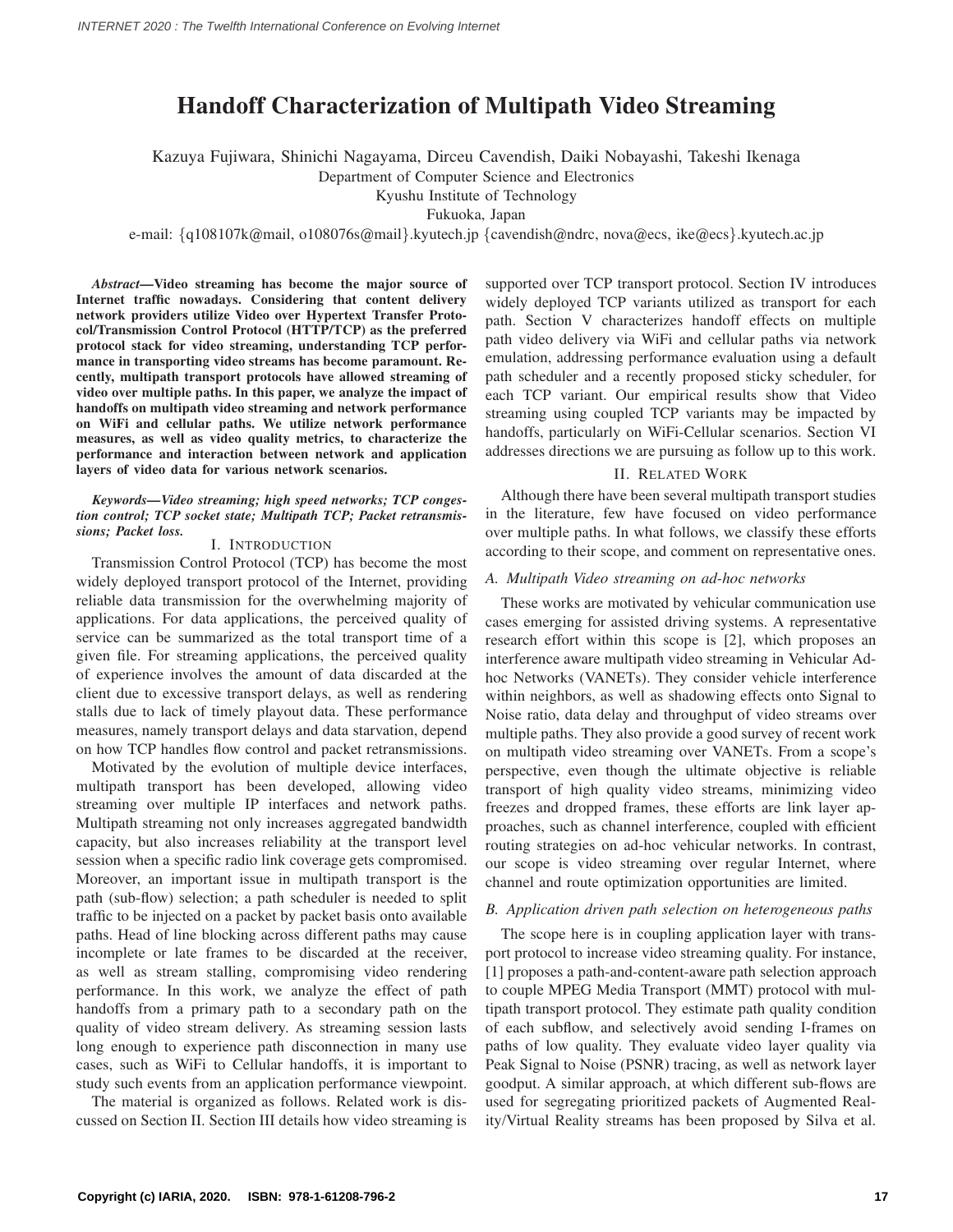[21]. In contrast, our previous and current work do not couple application with multipath transport, as the coupling would require different transport protocols for different applications.

### *C. Multipath path selection of data transport within MPTCP*

Here, the scope is smart path selection via sub-flow transport chanracterization. Arzani et al. [4] present a modelling of multipath transport in which they explain empirical evaluations of the impact of selecting a first sub-flow in throughput performance. Hwang et al. [10] propose a blocking scheme, where a slow path is not used when delay difference between paths is large, to improve data transport completion time on short lived flows. Ferlin et al. [7] introduce a path selection scheme based on a head-of-line blocking predictor of paths. They carry out emulation experiments of their scheduler against minimum Round Trip Time (RTT) default scheduler, in transporting bulk data, Web transactions and Constant Bit Rate (CBR) traffic. Performance evaluation metrics are goodput, completion time and packet delays, respectively.

More recently, Kimura et al. [12] have shown throughput performance improvements on schedulers driven by path sending rate and window space, focusing on bulk data transfer applications. Xue et al. [23] has proposed a path scheduler based on prediction of the amount of data a path is able to transmit and evaluated it on simulated network scenarios with respect to throughput performance. Also, Frommgen et al. [9] have shown that stale round trip time (rtt) information interferes with path selection of small streams such as HTTP traffic. The authors propose an rtt probing and one way delay based path selection to improve latency and throughput performance of thin streams. Finally, [22] has addressed the WiFi/Cellular(LTE) handoff scenario when transferring data over MPTCP. They propose a radio/transport cross-layer approach, where TCP layer receives indication of a threshold SNR event crossing, indicating likely handoff. Via simulations, they show transport layer (throughput, RTT, retransmissions) improvements when WiFi/LTE handoffs occur, for Reno, Lia and Olia TCP variants on data transfers. In contrast, our handoff characterization focuses on impact of handoffs on video streaming quality.

### *D. Multipath path selection of Video Streams within MPTCP*

Dong et al. [6] have proposed a path loss estimation approach to select paths subject to high and bulk loss rates. Although they have presented some video streaming experiments, they do not measure streaming performance from an application perspective.

By contrast, in our previous work, we have proposed multipath path scheduling principles that can be applied to different path schedulers to specifically improve the quality of video streams. In [13], we have proposed Multipath TCP path schedulers based on dynamic path characteristics, such as congestion window space and estimated path throughput, and evaluated multipath video streaming using these proposed schedulers. Recently [14], we have also proposed to enhance path schedulers with TCP state information, such as whether a path is in fast retransmit and fast recovery, to improve



Figure 1: Video Streaming over TCP/MPTCP

video quality in lossy network scenarios. In [15], we have introduced the concept of a sticky scheduling, where once a path switch occurs, we stay with the new path until its bandwidth resources become exhausted. In this work, we have included sticky scheduler as part of our handoff performance evaluation using widely deployed TCP variants on open source network experiments over WiFi and cellular paths. We focus on most commonplace scenario of handoffs between WiFi and cellular networks on video streaming sessions originated at home and lasting way after the user leaves its WiFi network.

### III. VIDEO STREAMING OVER TCP

At application layer, a video streaming over HTTP/TCP typically uses an HTTP server, where video files are made available for streaming upon HTTP requests, and a video client, which places HTTP requests to the server over the Internet, for video streaming. At transport layer, a TCP variant is used to store and reliably transport video data over IP packets between the two end points. Figure 1 (a) illustrates video streaming components. The HTTP server stores encoded video files, making them available upon HTTP requests. Upon HTTP video request, a TCP sender is instantiated to transmit packetized data to the client machine, making a TCP socket available to the application at both end points. At TCP transport layer, a congestion window is used at the sender for flow controlling the amount of data injected into the network. The size of the congestion window, cwnd, is adjusted dynamically, according to the level of congestion in the network, as well as the space available for data storage, awnd, at the TCP client receiver buffer. Congestion window space is freed only when data packets are acknowledged by the receiver, so that lost packets are retransmitted by the TCP layer. At the client side, in addition to acknowledging arriving packets, the TCP receiver informs the sender its current available space awnd, so that at the sender side,  $cwnd \leq awnd$  condition is enforced at all times. At client application layer, a video player extracts data from a playout buffer, filled with packets delivered by the TCP receiver from its socket buffer. The playout buffer serves to smooth out variable data arrival rate.

### *A. Interaction between Video streaming and TCP*

At the server side, HTTP server injects data into the TCP sender buffer according to *cwnd* space availability. Hence, the injection rate of video data into the TCP socket is dictated by the congestion network condition, and thus different than the video variable encoding rate. Moreover, TCP throughput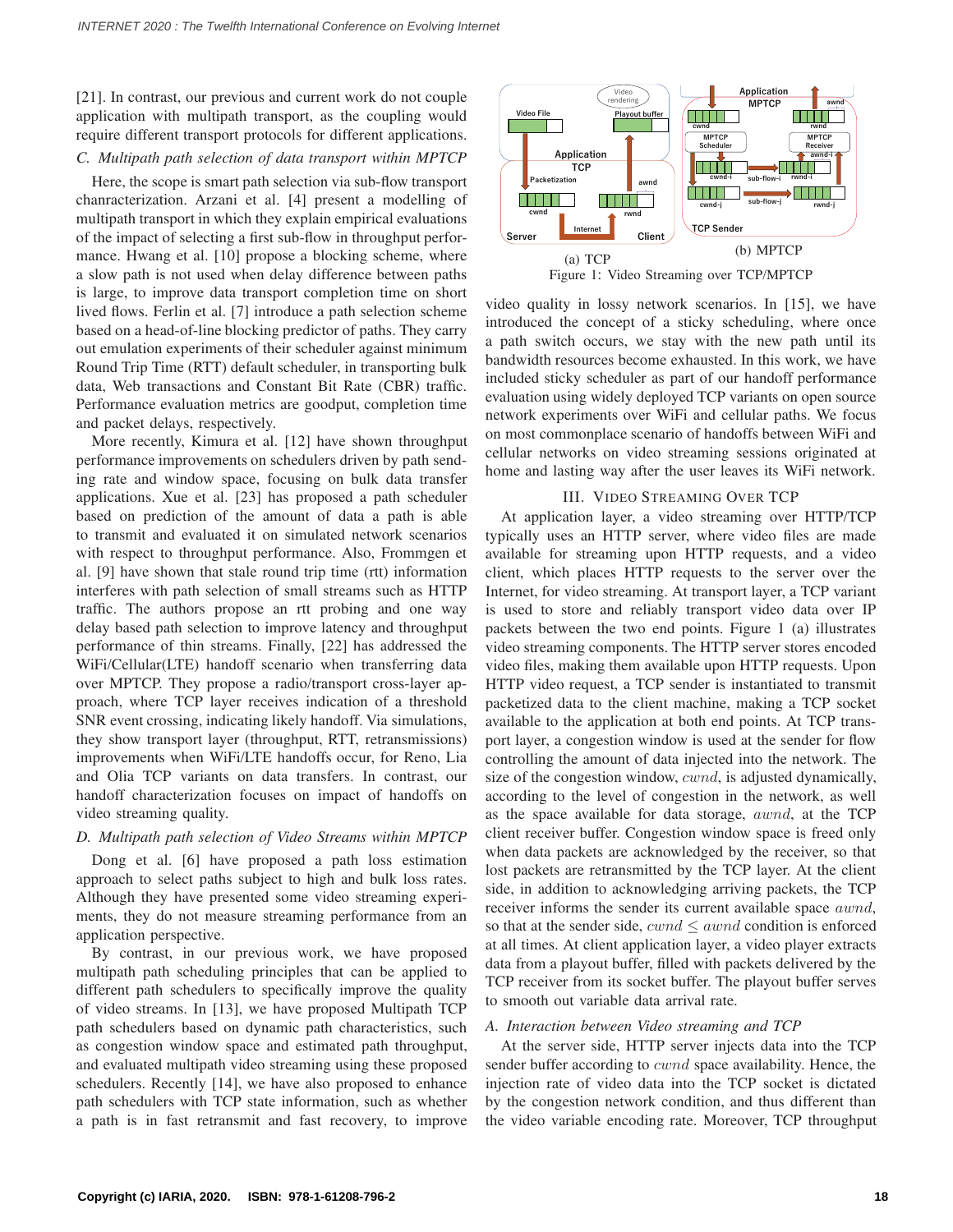performance is affected by the round trip time of the TCP session. This is a direct consequence of the congestion window mechanism of TCP, where only up to a *cwnd* worth of data can be delivered without acknowledgements. Hence, for a fixed cwnd size, from the sending of a first packet until the first acknowledgement arrives, a TCP session throughput is capped at  $cwnd/RTT$ . For each TCP congestion avoidance scheme, according to the TCP variant, the size of the congestion window is computed by a specific algorithm at time of packet acknowledgement reception by the TCP source. However, for all variants, the size of the congestion window is capped by the available TCP receiver space awnd sent back from the TCP client. At the client side, the video data is retrieved from TCP client socket by the video player into a playout buffer, before delivering to the video renderer. However, client playout buffer may underflow, if TCP receiver window empties out. On the other hand, playout buffer overflow does not occur, since the player will not pull more data into the playout buffer than it can handle. IV. TRANSPORT <sup>P</sup>ROTOCOLS

We now describe single/multipath transport protocols.

### *A. Multipath TCP*

MPTCP is an IETF supported transport layer protocol which allows data transport over multiple TCP sessions [8]. The multipath nature of the transport session is hidden to upper layers via a single TCP socket use per application session. At the transport layer, however, MPTCP works with TCP variant sub-flows, each of which unaware of the multipath nature of the overall transport session. Connecting the application facing socket with transport sub-flow is a path scheduler, which extracts packets from the MPTCP socket exposed to applications, selects a sub-flow, and injects them into TCP sockets belonging to the selected sub-flow. MPTCP transport architecture is represented in Figure 1 (b).

The most widespread path scheduler (Linux implementation) selects the path with shortest round trip time (rtt) among paths with congestion window space for new packets. We refer to this path scheduler as default scheduler. In addition to this path scheduler, we include evaluation of a sticky scheduler [15], as follows. At the start of a new video streaming session, the path with smallest rtt is chosen, as per default scheduler. However, once a new path is selected (due to congestion of a previously selected path), the scheduler remains selecting the same path until it can no longer inject new packets. We call this path strategy as Greedy Sticky scheduler - GR-STY.

In addition, a MPTCP packet scheduler is supported, which adjusts the congestion window of each subflow according to some strategy. The packet scheduler may work in one of two different configuration modes: uncoupled and coupled. In uncoupled mode, each sub-flow congestion window cwnd is adjusted independently. In coupled mode, MPTCP couples the congestion control of the sub-flows, by adjusting the congestion window  $cwnd_k$  of a sub-flow k according with parameters of all sub-flows. Although several coupled mechanisms exist, we focus on Linked Increase Algorithm (LIA) [18] and Opportunistic Linked Increase Algorithm (OLIA) [11].

MPTCP supports the advertisement of IP interfaces available between two endpoints via specific TCP option signalling. As IP option signalling may be blocked by intermediate IP boxes such as firewalls, paths that cross service providers may require VPN protection. Morever, both endpoints require MPTCP to be running for the establishment of multiple transport paths. In addition, IP interfaces may be of diverse nature: WiFi, cellular, etc.

### *B. TCP variants*

TCP protocol variants can be classified into delay and loss based. Loss based TCP variants use packet loss as primary congestion indication signal, performing window regulation as  $cwnd_k = f(cwnd_{k-1})$ , hence being ack reception paced. Most f functions follow an Additive Increase Multiplicative Decrease (AIMD) strategy, with various increase and decrease parameters. TCP NewReno [3] and Cubic [19] are examples of AIMD strategies. Delay based TCP variants, on the other hand, use queue delay information as the congestion indication signal, increasing/decreasing the window if the delay is small/large, respectively. Compound [20] and Capacity and Congestion Probing (CCP) [5] are examples of delay based protocols. Most TCP variants follow a slow start, congestion avoidance, fast retransmit and fast recovery phase framework. For TCP variants widely used, congestion avoidance is sharply different.

*Cubic TCP Congestion Avoidance:* TCP Cubic is a loss based TCP that has achieved widespread usage as the default TCP of the Linux operating system. During congestion avoidance, its congestion window is adjusted as follows (1):

 $AckRec: \quad cwnd_{k+1} = C(t-K)^3 + Wmax$ K  $= (Wmax \frac{\beta}{C})^{1/3}$ (1)  $PktLoss: \quad cwnd_{k+1} = \beta cwnd_k$  $Wmax = cwnd_k$ 

where C is a scaling factor, Wmax is the cwnd value at time of packet loss detection, and t is the elapsed time since the last packet loss detection. K parameter drives the cubic increase away from Wmax, whereas  $\beta$  tunes how quickly cwnd is reduced on packet loss. This adjustment strategy ensures that its cwnd quickly recovers after a loss event.

*Compound TCP Congestion Avoidance:* Compound TCP is the TCP variant used in most deployed Wintel machines. This variant implements a hybrid loss/delay based congestion avoidance scheme, by adding a delay congestion window dwnd to the congestion window of NewReno [20]. Compound TCP cwnd adjustment is as follows (2):

$$
Acknowledences (2)
$$
  
\n
$$
Acknowledences (2)
$$
  
\n
$$
PktLoss: \quad cwnd_{k+1} = \frac{cwnd_k}{2}
$$
  
\n
$$
PktLoss: \quad cwnd_{k+1} = \frac{cwnd_k}{2}
$$

where the delay component is computed as:

$$
AcknowledkRec: dwnd_{k+1} = dwnd_k + \alpha dwnd_k^K - 1, \text{if } diff < \gamma
$$
\n
$$
dwnd_k - \eta diff, \qquad \text{if } diff \ge \gamma
$$
\n
$$
PktLoss: dwnd_{k+1} = dwnd_k(1 - \beta) - \frac{cwnd_k}{2} \tag{3}
$$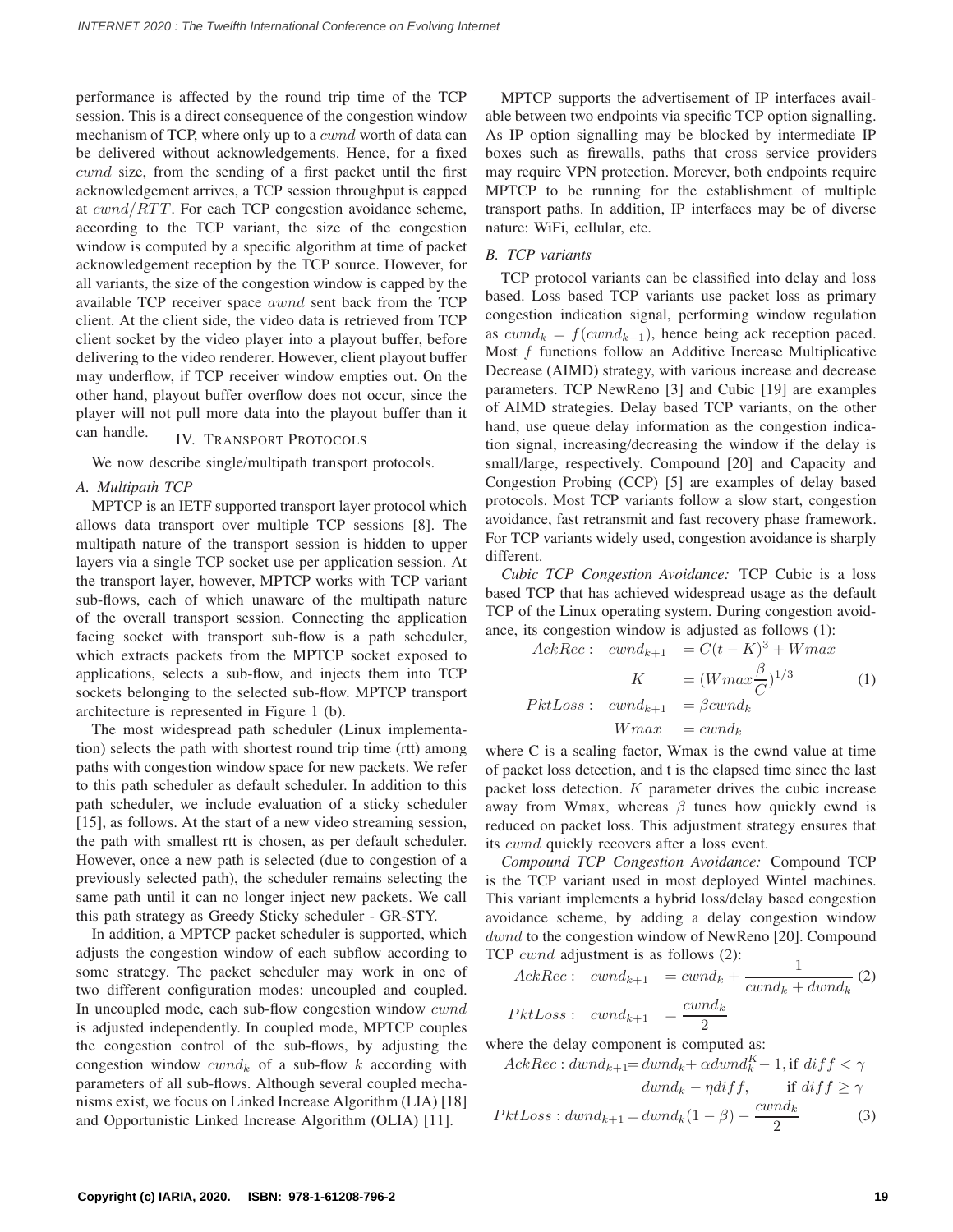TABLE I: EXPERIMENTAL NETWORK SETTINGS

| Element               | Value                      |
|-----------------------|----------------------------|
| Video size            | 409 MBytes                 |
| Video rate            | 5.24 Mbps                  |
| Playout time          | 10 mins 24 secs            |
| Video Codec           | H.264 MPEG-4 AVC           |
| <b>MPTCP</b> variants | Cubic, Compound, LIA, OLIA |
| MPTCP schedulers      | DFT. GR-STY                |

where parameter  $diff$  is the estimated number of backlogged packets,  $\gamma$  is a threshold parameter which drives congestion detection sensitivity and  $\alpha$ ,  $\beta$ ,  $\eta$  and K are parameters chosen as a tradeoff between responsiveness, smoothness and scalability. Compound TCP behavior is dominated by its loss based component, featuring a slow responsiveness to path bandwidth variations, which may cause playout buffer underflows.

*Linked Increase Congestion Control:* LIA [18] window adjustment couples the congestion control algorithms of different sub-flows by linking their congestion window increasing functions, while halving *cwnd* window upon packet loss detection. LIA *cwnd* adjustment scheme is as follows (4):

$$
Acknowled{ake:cwnd_{k+1}^i = cwnd_k^i + min(\frac{\alpha B_{ack}Mss^i}{\sum_{0}^{n}cwnd_p^i}, \frac{B_{ack}Mss^i}{cwnd_i})}{\sum_{0}^{n}cwnd_p^i}
$$
\n
$$
PktLoss: cwnd_{k+1}^i = \frac{cwnd_k^i}{2}
$$
\n
$$
(4)
$$

where parameter  $\alpha$  regulates the aggressiveness of the protocol,  $B_{ack}$  represents the number of acknowledged bytes,  $Ms<sup>i</sup>$  is the maximum segment size of sub-flow i and n is the number of sub-flows. Equation (4) adopts cwnd in bytes, rather than in packets (Maximum Segment Size - MSS), in contrast with other TCP variants equations, because here we have the possibility of diverse MSSs on different sub-flows. However, the general idea is to increase *cwnd* in increments that depend on cwnd size of all sub-flows, for fairness, but with total increase no more than a single TCP Reno flow. The  $min$  operator in the increase adjustment equation guarantees that the increase is at most the same as if MPTCP was running on a single TCP Reno sub-flow. In practical terms, each LIA sub-flow increases *cwnd* at a slower pace than TCP Reno, still cutting *cwnd* in half at each packet loss.

*Opportunistic Linked Increase Congestion Control:* OLIA [11] congestion window adjustment also couples the congestion control algorithms of different sub-flows, but with the increase based on the quality of the available paths. OLIA cwnd adjustment scheme is as follows (5):

$$
Acknowled_{k+1}^{i} = cwnd_{k}^{i} + \frac{\frac{cwnd_{k}^{i}}{(RTT^{i})^{2}}}{(\sum_{0}^{n} \frac{cwnd_{k}^{i}}{RTT^{p}})^{2}} + \frac{\alpha^{i}}{cwnd^{i}},
$$
  

$$
PktLoss : cwnd_{k+1}^{i} = \frac{cwnd_{k}^{i}}{2}
$$
 (5)

where  $\alpha$  is a positive parameter for all paths. The idea is to tune cwnd to an optimal congestion balancing point (Pareto optimal sense). In practical terms, each OLIA sub-flow increases cwnd at a pace related to the ratio of each sub-flow RTT and the RTT of other subflows, still cutting  $\boldsymbol{c} \boldsymbol{w} \boldsymbol{n}$  in half at each packet loss.

### V. STREAMING PERFORMANCE UNDER PATH HANDOFF

Figure 2 describes two network testbeds used for emulating network paths with WiFi and Cellular (LTE) wireless access links. In WiFi only testbed (a), an HTTP Apache video server



Figure 2: Video Streaming Emulation Network

TABLE II: EXPERIMENTAL NETWORK SCENARIOS

| Scenario                            | Path properties                 |
|-------------------------------------|---------------------------------|
|                                     | (RTT, Bandwidth)                |
| Limited BW Scenario                 | Flow1) RTT 50 ms, BW $6$ Mb/s   |
| Each path BW is close to video rate | Flow2) RTT 100 ms, BW 6 Mb/s    |
| Large BW Scenario                   | Flow1) RTT 50 ms, BW 18 Mb/s    |
| Each path BW is 3 times video rate  | Flow2) RTT 100 ms, BW 18 Mb/s   |
| Cellular Scenario                   | Cellular) RTT 3.3ms, BW 24 Mb/s |
| (Interface BW speed)                | Wi-Fi) RTT 2.9ms, BW 433 Mb/s   |

is connected to two access routers, which are connected to link emulators, used to adjust path delays. A VLC client machine is connected to two Access Points, a 802.11a and 802.11g, on different bands (5GHz and 2.4GHz, respectively). In WiFi-Cellular testbed (b), an HTTP Apache video server is connected to two L3 switches, one of which directly connected to an 802.11ac router, and the other connected to an LTE base station via a cellular network card. The simple topologies and isolated traffic allow us to better understand the impact of differential delays, TCP variants, and path schedulers on streaming performance. Handoff is forced by cutting off WiFi primary path, simulating a break down of router to client communication.

Network settings and scenarios under study are described in Tables I and II, respectively. Video settings are typical of a video stream, with size short enough to run multiple streaming trials within a short amount of time. For WiFi only scenario, path bandwidth capacity is tuned to support a limited bandwidth and large bandwidth scenarios to stream a video playout rate of 5.24Mbps. TCP variants used are: Cubic, Compound, LIA and OLIA. Performance measures are:

- **Picture discards:** number of frames discarded by the video decoder.
- **Buffer underflow:** number of buffer underflow events at video client buffer.
- **Sub-flow throughput:** the value of TCP throughput on each sub-flow.
- **Packet retransmissions:** number of packets retransmitted by TCP.

We organize our video streaming experimental results in three network scenarios (Table II): i) A WiFi-WiFi limited bandwidth scenario, with 6Mbps capacity on each path and differential delay; ii) A WiFi-WiFi large bandwidth scenario,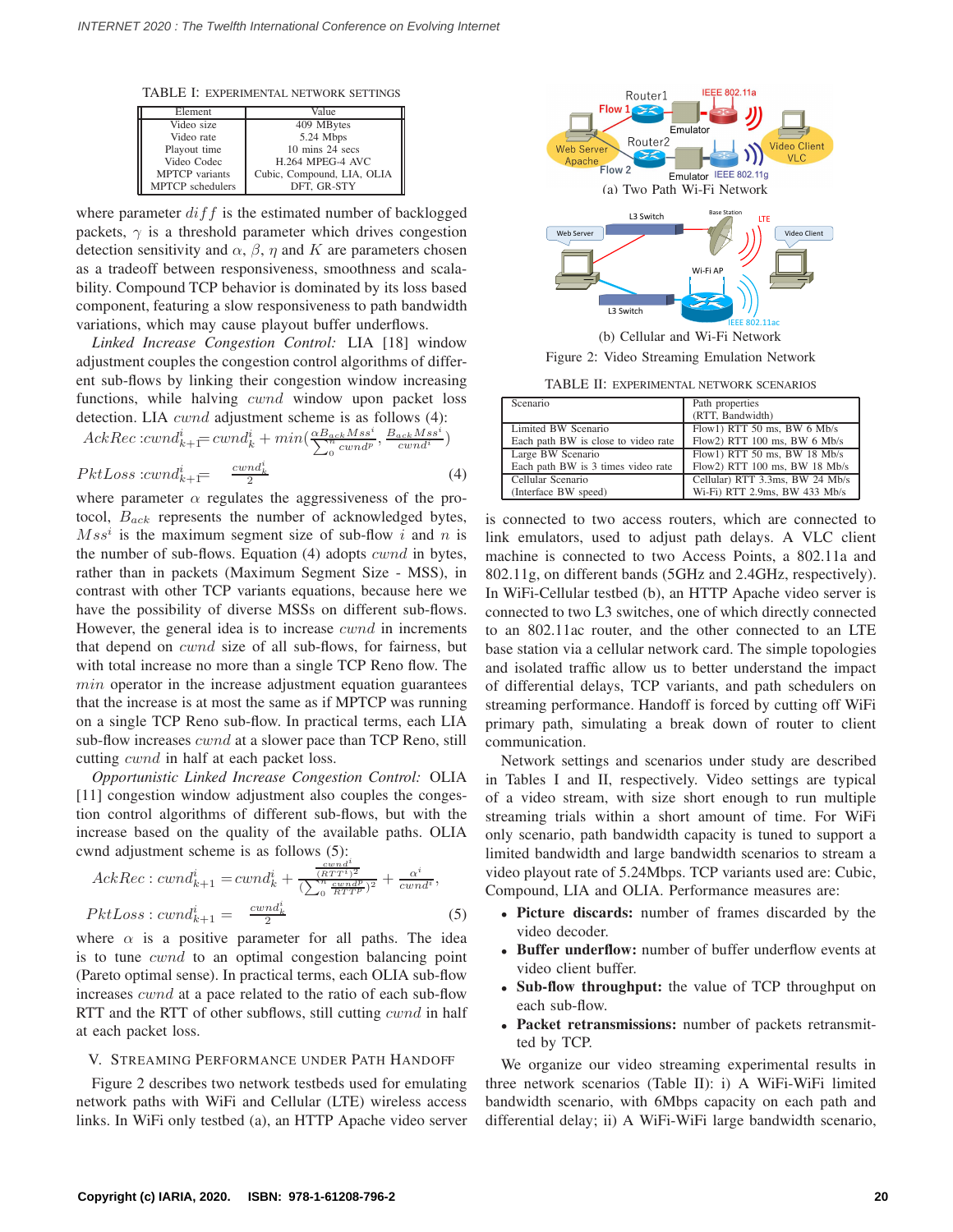

Figure 6: WiFi Handoff: transport retransmissions with DFT

with 18Mbps capacity on each path; iii) A WiFi-Cellular(LTE) scenario, with practically unlimited capacity on each path (path bandwidth is limited only by interfaces speed). Results are reported as average and min/max deviation bars.

### *A. WiFi Scenarios*

Figures 3 a and b report on video streaming and TCP performance of baseline scenario with no handoff, where flow 1 and 2 have 50, 100msec round trip times, respectively, and default packet scheduler. We see that picture discards and buffer underflows are as small as they can be, even when per flow bandwidth is limited (a). Figures 4 present same network scenario, but with WiFi-WiFi handoff. We see that for both limited and large bandwidth scenarios, video performance is not disturbed by handoffs. Figures 5 (a) and (b) report throughput of each flow, verifying that a larger throughput results on flow 2, with is the sole flow carrying traffic after handoff. Finally, for this handoff scenario, Figures 6 report



Figure 8: WiFi Handoff: transport retransmissions with GR-STY

on TCP layer packet retransmissions. Interestingly, in limited (tight) bandwidth scenario, significant retransmissions occur on both flow 1 and flow 2 for OLIA and Compound TCP variants. We notice that these two are the slowest variants to have their congestion window *cwnd* recover from packet loss, as per respective equations of Section IV.

We have repeated handoff experiments using sticky scheduler instead of default scheduler, for comparison. Video performance results are similar to Figures 4, and hence are omitted for space's sake, as well as throughput results. However, transport retransmissions (Figures 8) show very little retransmissions on both flow 1 and flow 2 triggered by handoffs for all TCP variants (notice scale change of y-axis), including slow OLIA and Compound. From these and previous default scheduler retransmission results, we verified that large number of retransmissions occur prior to handoff, when both flow 1 and flow 2 are used, since the level of retransmissions is affected by the path scheduler used, with sticky scheduler alleviating retransmissions. Once handoff to flow 2 occurs, which occurs quickly due to both paths being available simultaneously, some extra retransmissions, no longer caused by the scheduler, also occur for OLIA and Compound TCP variants.

### *B. Cellular Scenario*

Figures 9 a and b report on video streaming performance of WiFi - cellular network scenario with no handoff, under default and sticky path schedulers. We can verify perfect video streaming. In contrast, when handoffs from WiFi to cellular occur (Figures 10), buffer underflow and picture discards are significant for OLIA using default scheduler (a) , and LIA using sticky scheduler (b). Cubic and Compound TCP variants do not suffer video level performance degradation on under either path schedulers. In addition, Figures 11 confirm handoff from cellular link to WiFi link. Finally, Figures 12 show that most of retransmissions occur in the LTE path, for Compound and OLIA variants, again the least responsive variants to congestion window recovery.